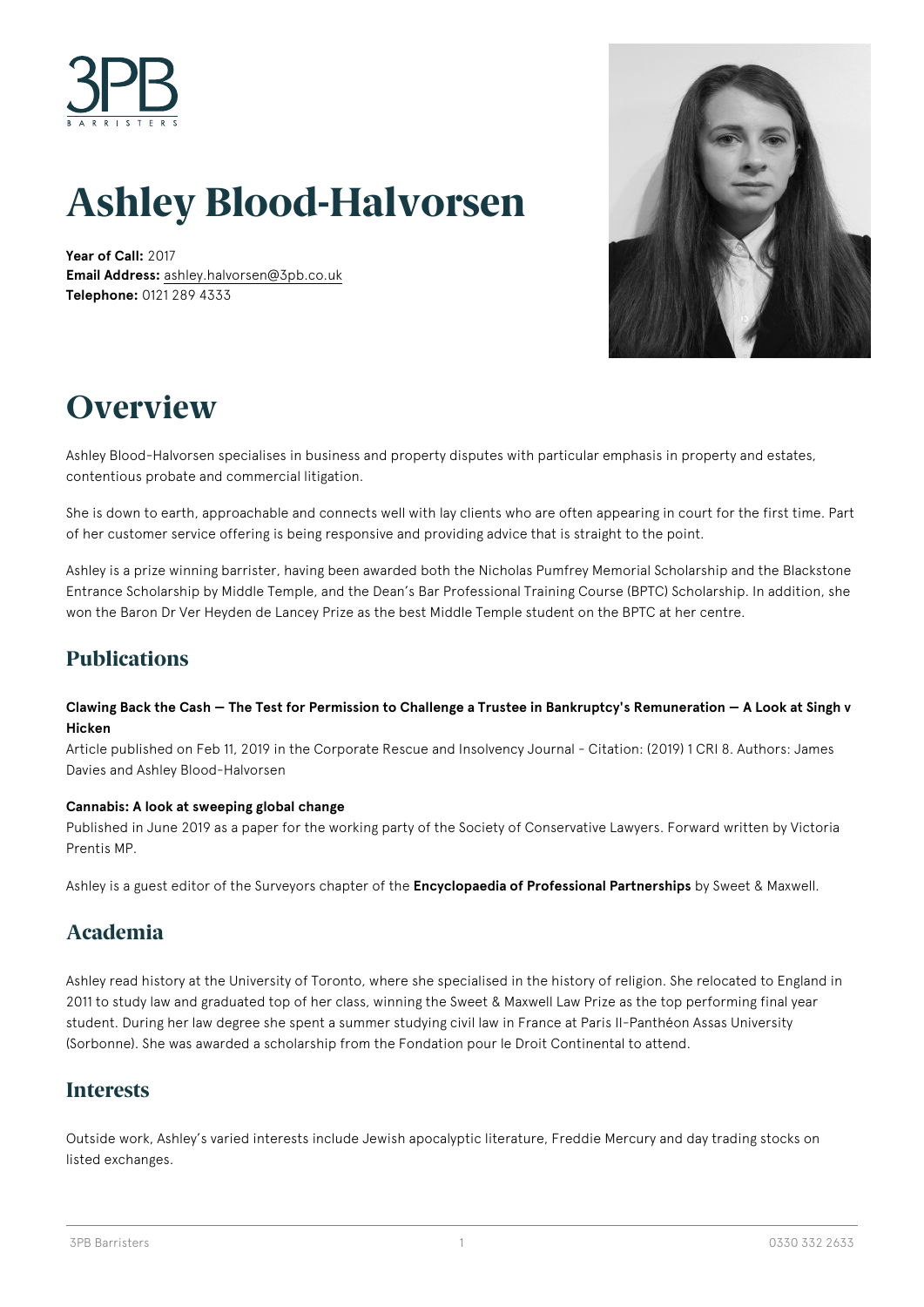## **Family**

Much of Ashley's practice overlaps family matters and disputes. She regularly advises on TOLATA matters and has appeared in applications to annul bankruptcy order in the context of marital breakdowns.

## **Co-ownership and Trusts of Land**

Ashley appears in Trusts of Land and Appointment of Trustees Act 1996 (TOLATA) claims. She has experience of occupation rent claims and where there has been a failure to pay the mortgage by one party. She also has experience of where on party alleges that they were engaged so to rely on the Matrimonial Proceedings and Property Act 1970 this can involve issues around non-qualifying ceremonies.

She acts for parties in mediation and alternative dispute resolution.

## **Cases include:**

#### **M v M**

Dispute between a father and son regarding various properties, promissory estoppel, and constructive trusts with an international element. The matter started as a small claim and was transferred to the multi-track. Proceedings were settled after Ashley drafted a Reply to the Amended Defence.

#### **DH v PP**

Dispute between former cohabiting couple and whether or not there was a common intention constructive trust.

#### **SH v ZM**

Dispute between a former couple which included significant analysis of financial statements, taking of an account and occupation rent.

#### **DY v MH**

Dispute between former cohabitating couple where it was alleged that there was an engagement which was denied. There was an argument about whether a 'garden office' constituted a substantial improvement to the property.

#### **JF v MR and KR**

An ongoing case involving an express declaration of trust between a mother and son with the former girlfriend. Arguments surrounding running an equitable account before the relationship breakdown to take into account significant unmet contributions made by one party.

### **Finance**

Ashley accepts instructions for FDAs and FDRs. She has a particular interest in proceedings involving inherited wealth upon divorce. Her insolvency experience includes applications to annul bankruptcy orders in the context of financial remedies.

## **Recommendations**

"It has been great to co work with Ashley on a very complex and contentious case. I cannot recommend her enough for her technical knowledge and skill. I was even more impressed with Ashley's attitude to the case and that she was just as passionate, as I am, in order to get the best result for my client. My client and I felt the case was safe in her hands and I will definitely be briefing her again in the near future."